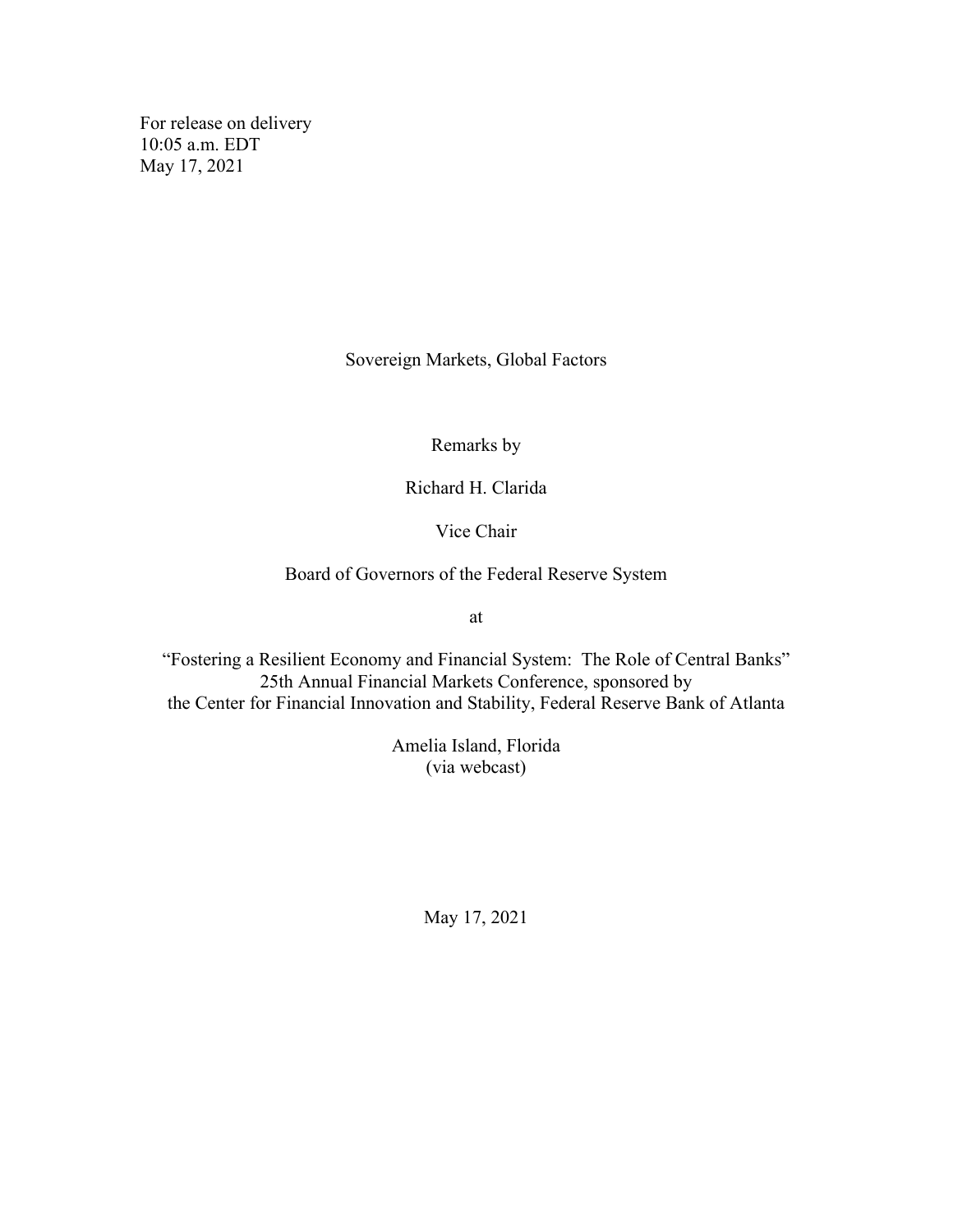Good morning, and thank you, Raphael. I am delighted to participate in the 25th Financial Markets Conference, sponsored by the Federal Reserve Bank of Atlanta, which this year focuses on the role of central banks in fostering a resilient economy and financial system.<sup>[1](#page-1-0)</sup>

Central banks can indeed make important contributions to the resilience of the economy and the financial system. In the case of the Federal Reserve, our responsibilities include ensuring that banks are well supervised and regulated, working with other government agencies through the Financial Stability Oversight Council to promote financial stability, and, of course, conducting a U.S. monetary policy that aims to achieve our dual-mandate goals of maximum employment and price stability. As the title of my talk suggests, my remarks today will focus on the importance of some specific global financial linkages that are relevant to the execution and communication of U.S. monetary policy aimed at achieving our domestic mandates.

Signs of financial globalization are abundant and evident across markets for many asset classes. But why and in what possible ways is financial globalization relevant for national monetary policies charged with achieving domestic mandates? A comprehensive and complete answer to this fundamental question is, of course, beyond the scope of a single speech, and so in my remarks today, I will focus specifically on two

<span id="page-1-0"></span>On May 27, 2021, this speech was updated to add a sentence to footnote 10 and add the following to the "References" section: Gospodinov, Nikolay (2020). "Global Factors in U.S. Yield Curve," working paper, July, available at [https://sites.google.com/site/gospodinovfed.](https://sites.google.com/site/gospodinovfed)

<sup>&</sup>lt;sup>1</sup> The views expressed are my own and not necessarily those of other Federal Reserve Board members or Federal Open Market Committee participants. I am grateful to Antulio Bomfim for assistance in drafting these remarks, to Canlin Li for contributing the empirical work, and to Hannah Firestone for preparing the figures.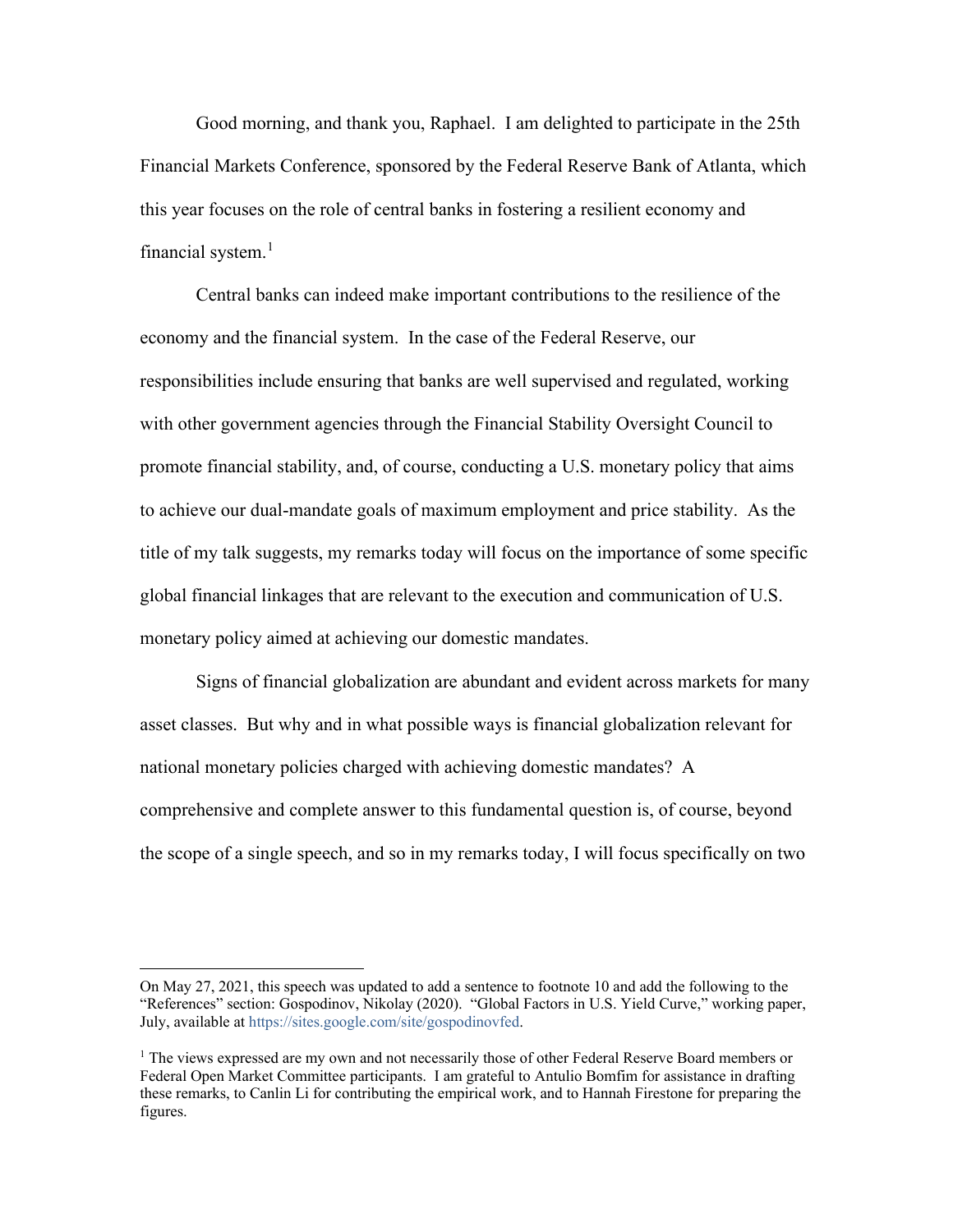ways in which the integration and globalization of sovereign bond markets is relevant to the execution and communication of national monetary policies.

Central banks rightly pay a lot of attention to domestic sovereign bond yields "across the curve" for at least two reasons. First, yield curves for nominal and inflationindexed bonds provide useful—if also noisy—information about the expected future path of the policy rate, inflation, the business cycle, and the term premium required to hold sovereign bonds. Second, yields on long-maturity bonds represent, generally, a key channel in the transmission of monetary policy to the real economy and, specifically, are a fundamental building block markets use to discount cash flows relevant for valuing financial assets. To anticipate my bottom line, the message of this speech is that global integration of sovereign bond markets has important implications not only for how central banks extract relevant signals from observed yields on bonds issued by the domestic sovereign, but also for how central banks calibrate the transmission of policy and policy guidance to the real economy via the yields on long-maturity bonds that are relevant for saving, investment, and asset valuation.

## **Sovereign Yields Embed Global Factors**

There is a rich academic and practitioner literature devoted to modeling and interpreting fluctuations in domestic sovereign yield curves. A fundamental empirical regularity that motivates much of this research is that, across time and geography, yields along any given sovereign curve tend to rise and fall—and steepen and flatten—together over time. This empirical regularity led Litterman and Scheinkman (1991) to hypothesize and demonstrate that in the market for U.S. Treasury securities, a very small number of common factors—two or, at most, three—are able to account not only for

- 2 -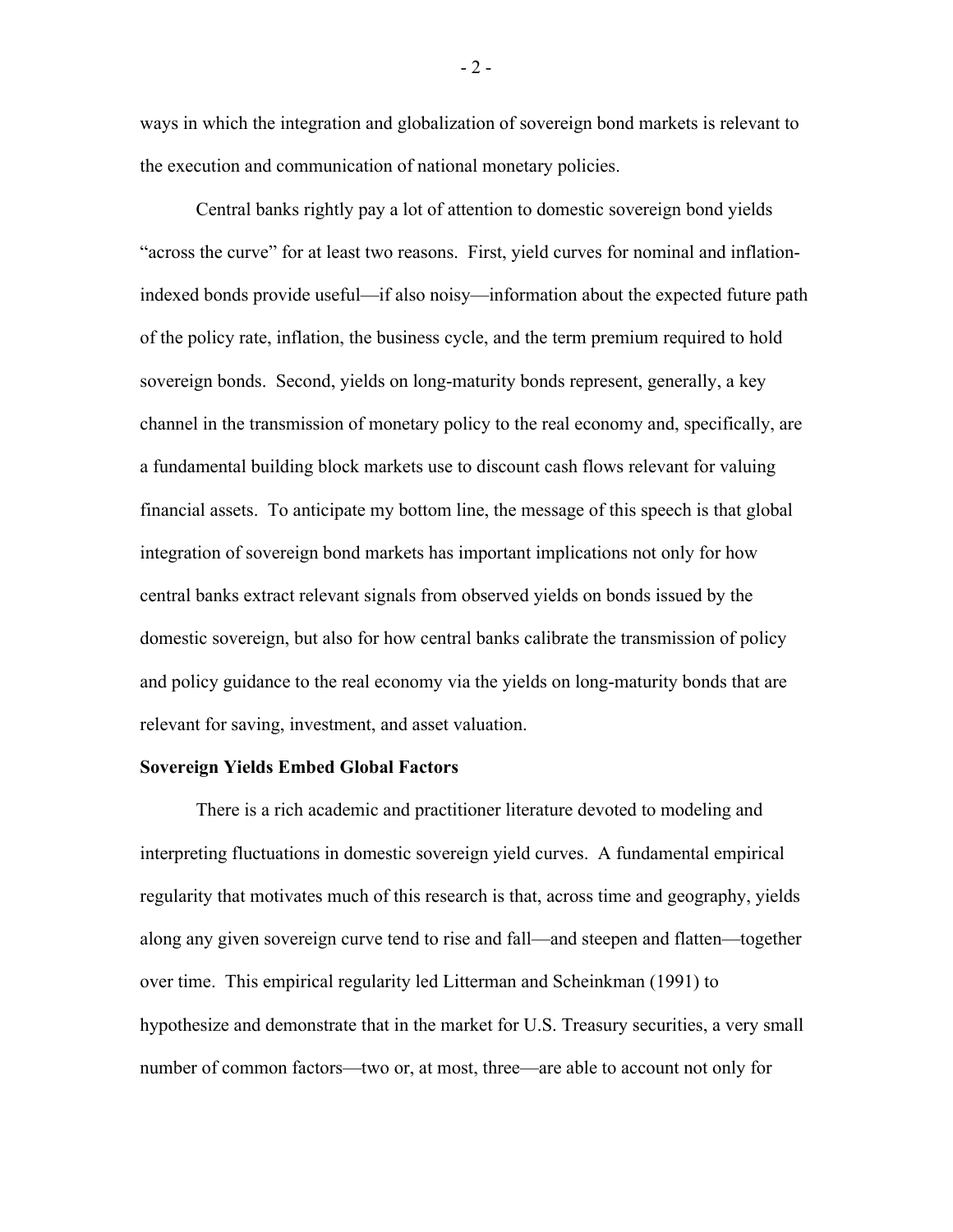most of the time-series variation, but also for the cross-sectional dispersion in yields across the entire Treasury curve. Moreover, the two most empirically important factors extracted statistically from the Treasury yield curve have intuitive geometric interpretations as "level" and "slope." The "level" factor has approximately an equal effect on yields across the maturity spectrum—thus, changes in the level factor are often referred to as "parallel shifts" in the yield curve—and accounts for most of the variance in yields across the full range of maturities. The "slope" factor has an effect that is increasing (monotonically) in maturity—thus, changes in the slope factor are often referred to as "steepening" or "flattening" pivots in the yield curve.

The original Litterman and Scheinkman (1991) factor model, with its geometric interpretation of level and slope factors, has held up remarkably well over the ensuing three decades and has been replicated for sovereign yield curves across scores of countries around the world, revealing similar regularities. Indeed, many, if not most, major central banks—and certainly their central bank watchers—estimate yield curve models and extract the factors that are reflected in their domestic sovereign yield curves. So, for example, for the three major economies included in figure 1, one can easily extract—using the methodology developed in Diebold and Li (2006)—on a country-bycountry basis, U.S., U.K., and German level factors as well as U.S., U.K., and German slope factors. As is clear from figure 1, level and slope factors extracted from these individual sovereign yield curves are highly correlated across these major sovereign bond markets.

Economic theory suggests at least two reasons why the factors embedded in sovereign yield curves may be correlated across countries. First, this correlation will be

- 3 -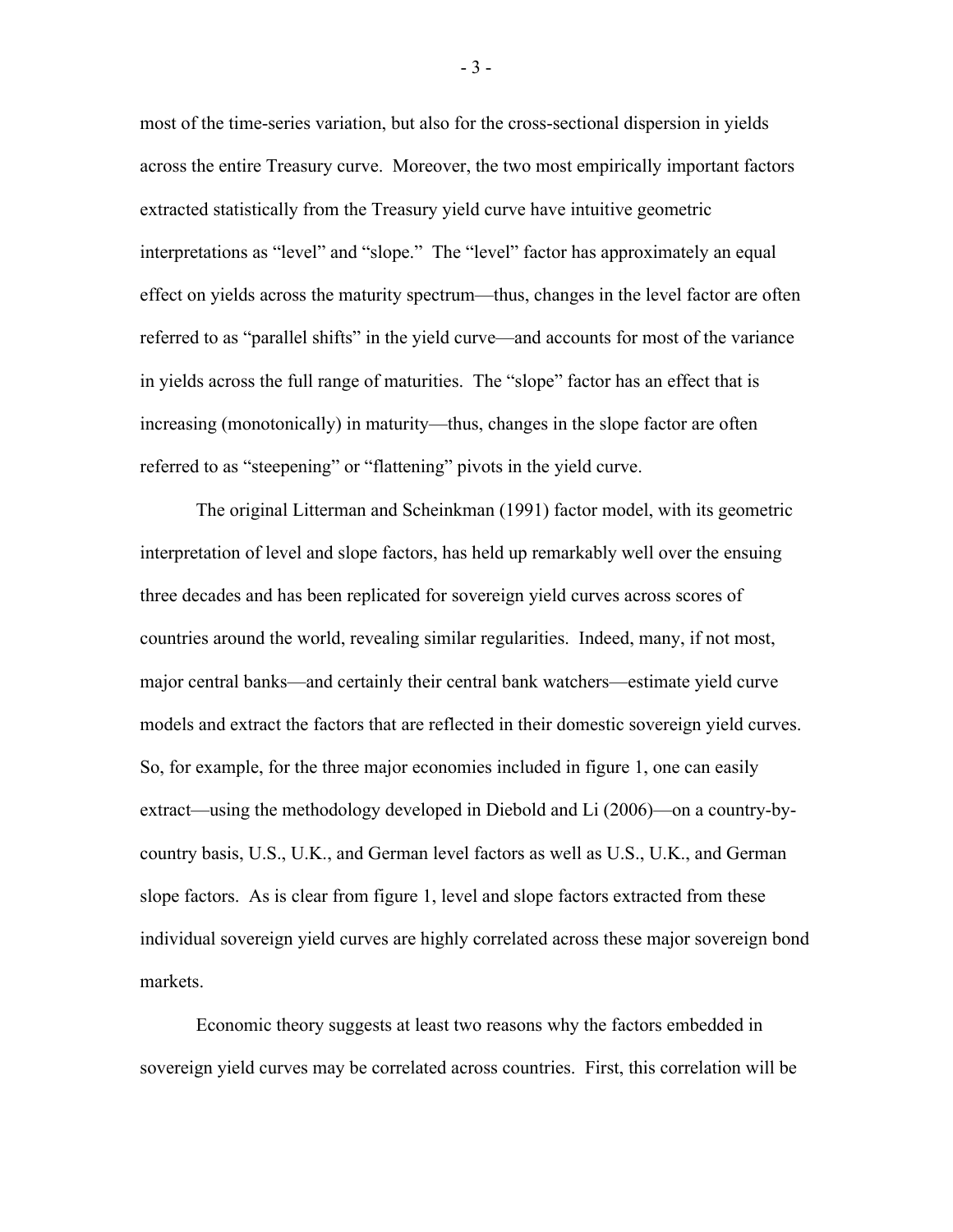present if the underlying macro fundamentals—for example, productivity growth, saving–investment imbalances, and longer-term inflation expectations—that drive the factors are correlated across countries.<sup>[2](#page-4-0)</sup> Second, as is emphasized in Clarida (2019c) and Obstfeld (2020), this correlation will also be present if countries are tightly financially integrated even if fundamentals themselves are independent across countries.<sup>[3](#page-4-1)</sup>

# **Interpreting the Global Level Factor**

From any set of level and slope factors extracted across a collection of sovereign yield curves, one can in turn extract a global level factor and a global slope factor that account for the correlation among the country-specific level and slope factors.<sup>[4](#page-4-2)</sup> As can be seen in figure 1, the global level factor (the blue line) accounts for most of the evident downward trend and much of the variation relative to that trend in the estimated U.S., U.K., and German level factors. But what is this global level factor? Plausibly, the global level factor embedded in these three sovereign yield curves reflects the contribution of possibly several global macro fundamental drivers—including global productivity growth, the balance between global saving and investment, and longer-term inflation expectations—and likely also other "market" or "technical" factors specific to the trading of these sovereigns in the global bond market.

As can be seen in figure 2, however, most of the trend and variation in the global level factor about this trend can be accounted for by the evolution of estimates of the

<span id="page-4-0"></span> $2$  For instance, Clarida (2019b) discusses the role of falling neutral real rates and longer-term inflation expectations worldwide in the decline in global sovereign bond yields.

<span id="page-4-1"></span> $3$  See Ferreira and Shousha (2021) for a rigorous econometric study of the fundamental determinants of real interest rates in global general equilibrium.

<span id="page-4-2"></span><sup>4</sup> Diebold, Li, and Yue (2008) extended the single-country model developed by Diebold and Li (2006) to a multicountry framework that allows for both global and country-specific factors to affect domestic yield curves. In these remarks, for ease of exposition, I define the global level factor as the simple average of the Diebold-Li country level factors (renormalized as discussed in the notes to figure 1).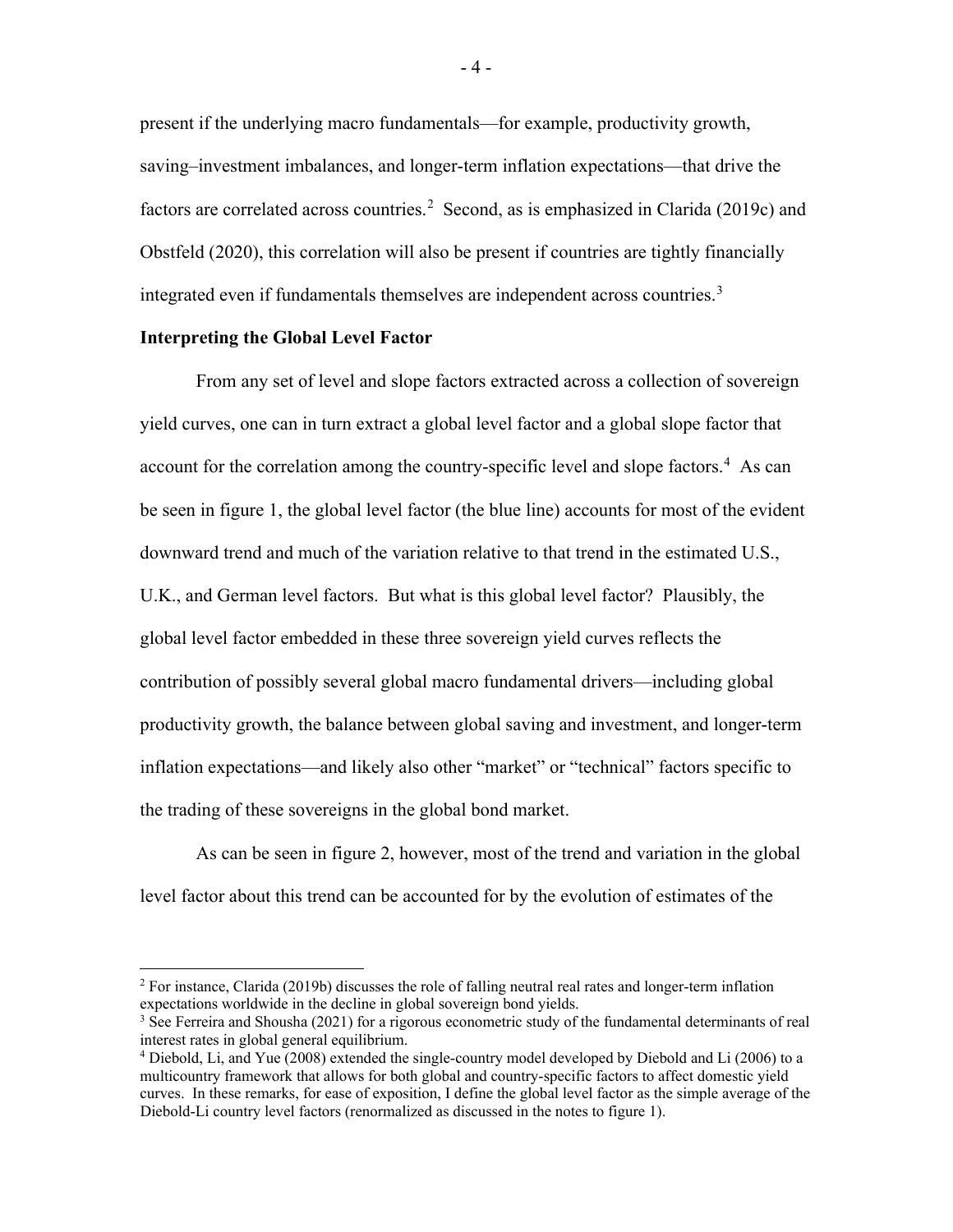neutral real interest rates in these countries.<sup>[5](#page-5-0)</sup> Figure 2 plots the global level factor against a simple average of the Holston, Laubach, and Williams (2017, henceforth HLW) timeseries estimates of r\*—the neutral real interest rate consistent with trend growth and stable inflation—for the United States, the United Kingdom, and Germany. Now, while it is certainly intuitive that an r\* index for these countries would be correlated with the global level factor extracted from their yield curves, the degree to which this simple index can account for the trend and variation in the global level factor around this trend is striking. And because central banks, including the Federal Reserve, typically channel Milton Friedman (1968) and believe that the evolution of r\* primarily reflects nonmonetary factors that are beyond the central bank's control, an "r\* theory" of the level factor—if true—has important implications for how central banks extract signal from noise from sovereign yield curves as well as for how they calibrate the stance of monetary policy consistent with a credible inflation target. Under this interpretation, and as was anticipated years ago by Greenspan (2005), Bernanke (2005), Clarida (2005), and others, credible inflation-targeting central banks operating in an integrated global capital market—at least when they are operating away from their effective lower bound (ELB) are primarily in the yield curve "slope" business, but much less so in the yield curve "level" business.<sup>[6](#page-5-1)</sup>

Figure 3 shows the relationship between the yield on a 10-year Treasury note and an estimate of the neutral nominal U.S. policy rate, which I set equal to the HLW

- 5 -

<span id="page-5-0"></span> $5$  Recent work by Bauer and Rudebusch (2020) highlights the role of movements in neutral real interest rates in the dynamics of the yield curve.

<span id="page-5-1"></span><sup>6</sup> Interestingly, it was the success of credible inflation targeting, in addition to financial globalization, that has put central banks in the "slope" business. In a world in which inflation expectations are not well anchored, monetary policy can have a major effect on the level of interest rates by shifting, for better or worse, longer-term inflation expectations, as was the case in the United States from the 1960s through the early 1990s (Clarida, Galí, and Gertler, 2000).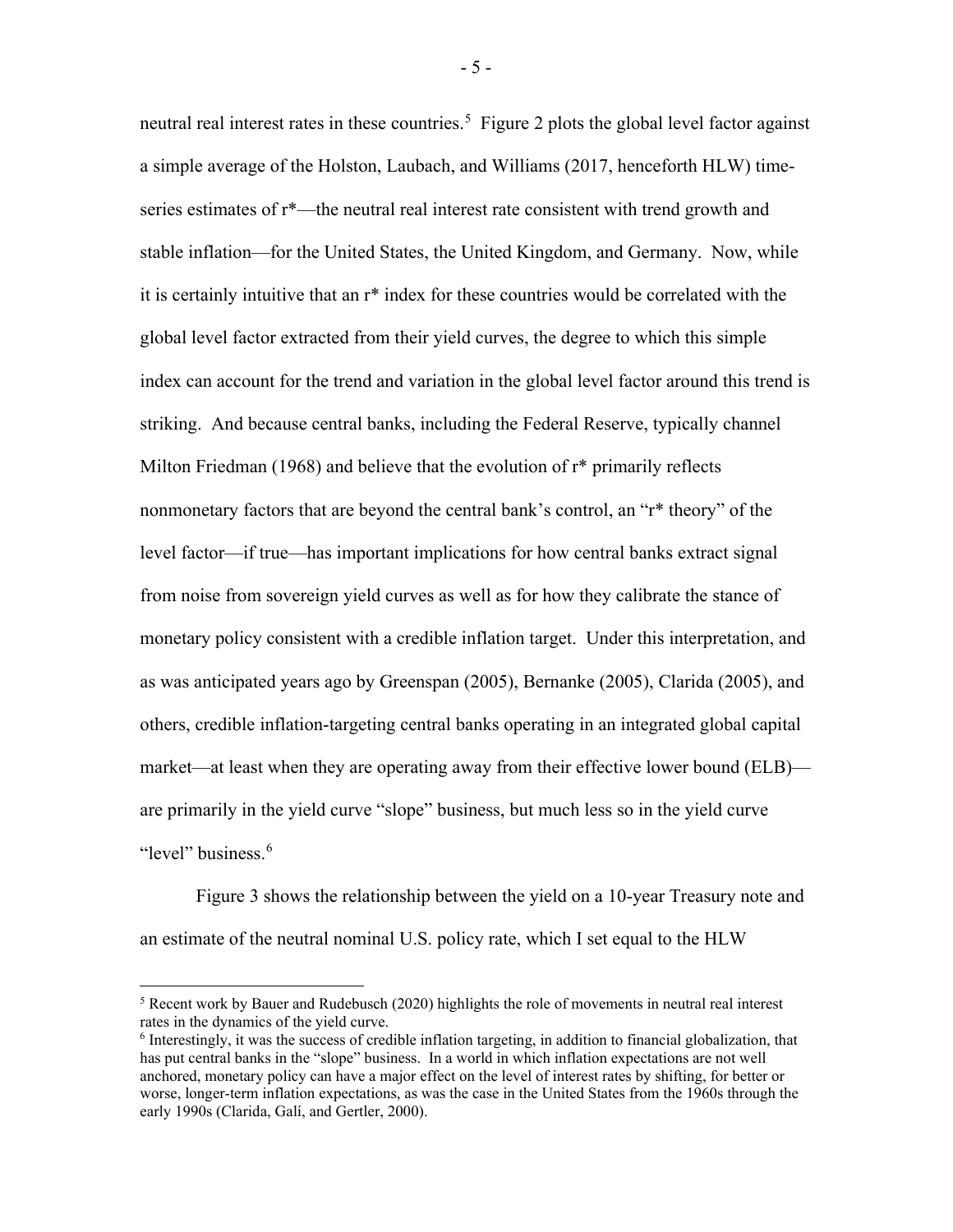estimate of r\* for the United States plus a 2 percent inflation objective, a proxy for the neutral nominal interest rate when longer-term inflation expectations are anchored at the 2 percent target. As is evident from the figure and as can be verified econometrically, there has been since at least the 1990s a stable, mean-reverting dynamic relationship between the benchmark nominal Treasury yield and a neutral nominal interest rate proxy derived from the HLW time-series estimates for r\* in the United States.

## **Interpreting the Slope Factor**

I would now like to illustrate what I mean when I say that the slope of the yield curve is an important channel through which monetary policy is transmitted. Figure 4 plots the Diebold-Li (DL) slope factor for the United States—which is included in figure 1—against the spread between the HLW estimate of the U.S. neutral nominal policy rate and the actual federal funds rate (hereafter the "policy rate spread"). As is evident from figure 4, most of the variation in the DL slope factor for the Treasury yield curve can be accounted for by changes in the U.S. policy rate spread.<sup>[7](#page-6-0)</sup> A simple regression over the 1999:Q1 to 2019:Q4 sample of the slope factor on the policy rate spread shown in figure 4 yields an  $R^2$  of 0.84 with a coefficient on the policy rate spread of 1.23. In other words, over the past 20 years, more than three-fourths of the variance of the Treasury slope factor can be accounted for by the policy rate spread, which is obviously something the Federal Reserve can control when it sets the federal funds rate. The remaining variance of the benchmark Treasury slope factor is, by construction, accounted for by factors that are uncorrelated with the U.S. policy rate spread. A similar

<span id="page-6-0"></span><sup>7</sup> See Bomfim (1997) for an early exploration of the "policy rate spread" as a factor embedded in the Treasury yield curve as well as an early effort to obtain an estimate of r\* consistent with medium-term macroeconomic equilibrium. See also the appendix for a simple model linking the neutral nominal interest rate, the yield curve, the policy rate spread, and the term premium.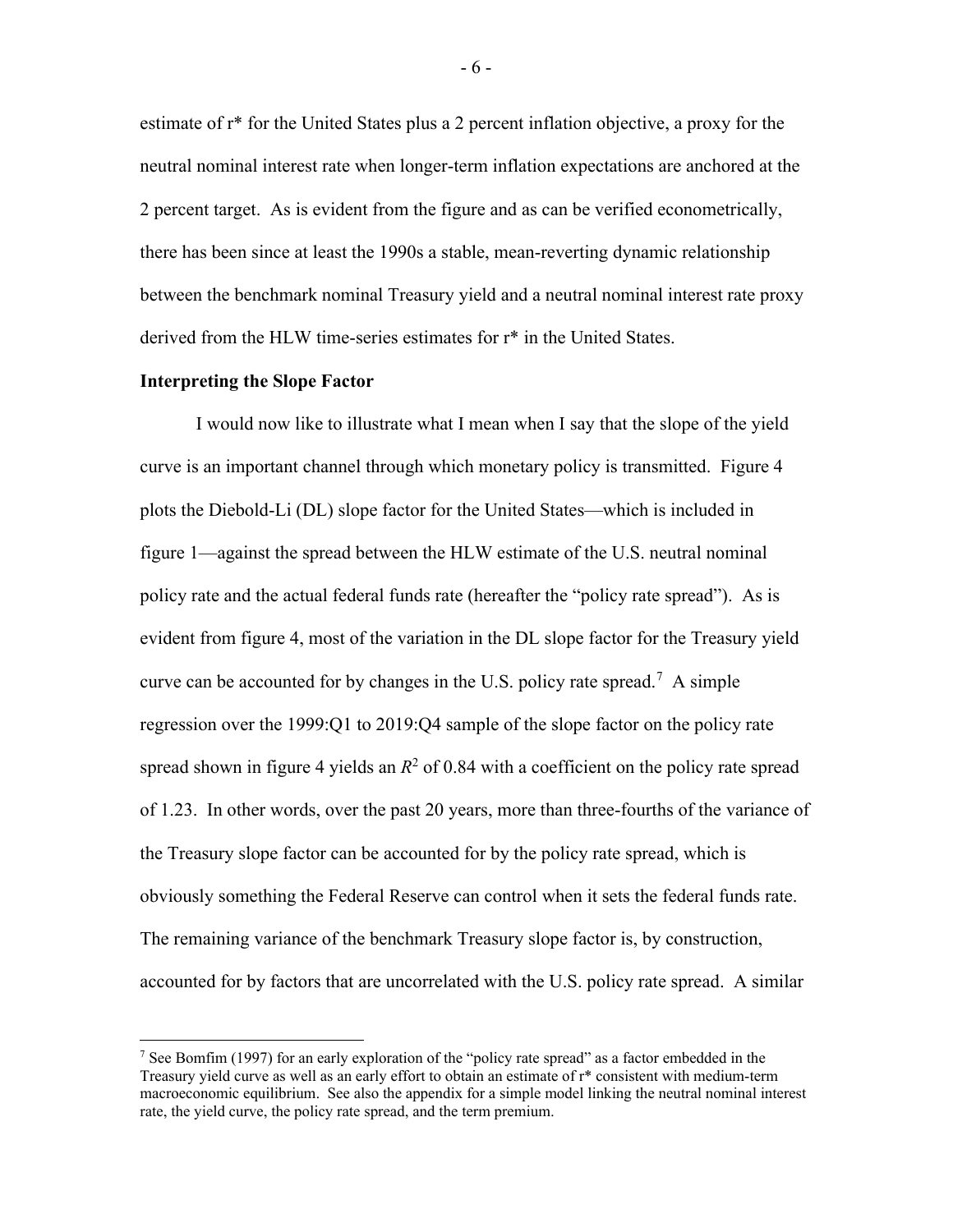empirical relationship between the policy rate spread and the slope factor embedded in gilt and bund yield curves is also evident in the data, although there is some evidence in these markets of a structural break in these relationships between the slope factor and the policy rate spread sometime after the Global Financial Crisis.<sup>[8](#page-7-0)</sup> In the interest of time, I shall not put forward a theory of what accounts for the residual variance of yield curve slope factors after accounting for the policy rate spread itself, but obvious candidates (certainly at the ELB) would include forward guidance about the path of the future policy rate as well as actual and prospective large-scale asset purchase (LSAP) programs.

#### **Identifying Causation from Bond Yield Correlations**

It is a truism that "correlation is not causation," and this is especially the case when trying to interpret contemporaneous correlation among asset prices generally and among bond yields in particular. Having identified one possible, parsimonious set of economic fundamentals that can help account for yield curve fluctuations in three major sovereign markets, I will now review what the empirical evidence has to say about the direction of causality reflected in observed correlations among sovereign yields.<sup>[9](#page-7-1)</sup> I will explore two possibilities. The first possibility is that, in reality, there are no latent "global" factors whatsoever, but rather there are just U.S. factors that exogenously

<span id="page-7-0"></span> $8$  For example, over the subsample 1999:Q1–2014:Q1, a regression of the DL slope factor embedded in the gilt (bund) yield curve on the U.K. (euro area) policy rate spread yields an  $R^2$  of 0.83 (0.61) with a coefficient on the policy rate spread of 0.91 (0.96), results that are comparable with the estimates for the Treasury curve discussed earlier. However, in the remaining subsample 2014:Q2 to 2019:Q4, the slope factor in these two countries is much flatter than predicted by the empirical relationship with the policy rate spread that holds in the earlier subsample.

<span id="page-7-1"></span> $9$  I think of r<sup>\*</sup> and the policy rate spread as mapping a potentially large set of macroeconomic fundamentals into two scalars and thus enabling dimension reduction compatible with a factor model structure. For example, the Ferreira and Sousha (2021) specification for r\* includes six explanatory variables, one of which is a trade-weighted index of global productivity and demographic trends. Likewise, one can always write the policy rate spread as  $r^* + \pi^* - \{r^* + \pi^* + 1.5(\pi - \pi^*) + 0.5(\text{gap}) + \text{dev}\} = 1.5(\pi - \pi^*) - 0.5(\text{gap})$ - dev, where dev is the deviation from a Taylor rule with a time-varying intercept equal to  $r^* + \pi^*$ .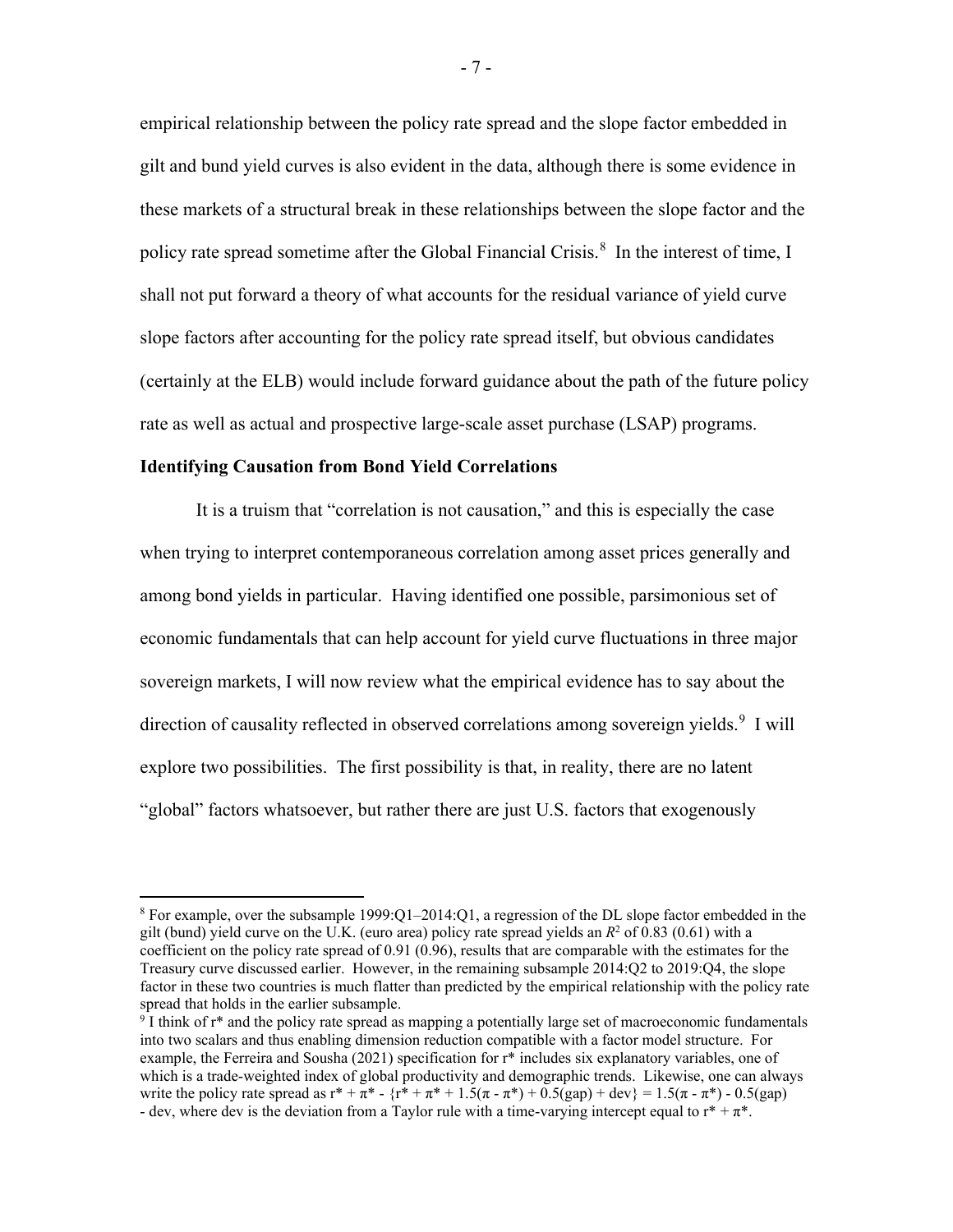fluctuate and cause the global correlations in bond yields we observe in the data. There is a vast literature (Claessens, Stracca, and Warnock, 2016, provide an overview) that documents the existence of spillovers from U.S. monetary policy, especially to emerging market (EM) financial conditions, although the recent paper by Hoek, Kamin, and Yoldas (2020) suggests that the degree of those spillovers depends importantly on the source of the shock that triggers changes in Federal Open Market Committee (FOMC) policy. In particular, as summarized in figure 5.1, they identified FOMC actions associated with "growth news" as those that were immediately followed by changes in the 10-year Treasury yield and the S&P 500 index in the same direction, whereas actions associated with "monetary news" elicited changes in yields and equity prices in opposite directions. Their key finding, illustrated in figure 5.2, was that FOMC policy rate surprises attributed to stronger U.S. growth generally have only moderate spillovers to EM financial conditions, whereas FOMC policy rate surprises attributed to U.S. inflationary pressures trigger more substantial spillovers to EM financial conditions. Regardless of the type of FOMC policy action, Hoek, Kamin, and Yoldas (2020) also found compelling evidence that the size of the spillover effects from the United States depends importantly on the degree of macroeconomic vulnerability of each emerging market economy (EME), with more vulnerable EMEs experiencing larger spillovers.

While I certainly believe that both fundamental and financial shocks originating in the United States propagate throughout the global financial system and likely account for a significant share of the asset price correlations across global markets that we observe in the data, the evidence—and introspection—suggests to me that causality can

- 8 -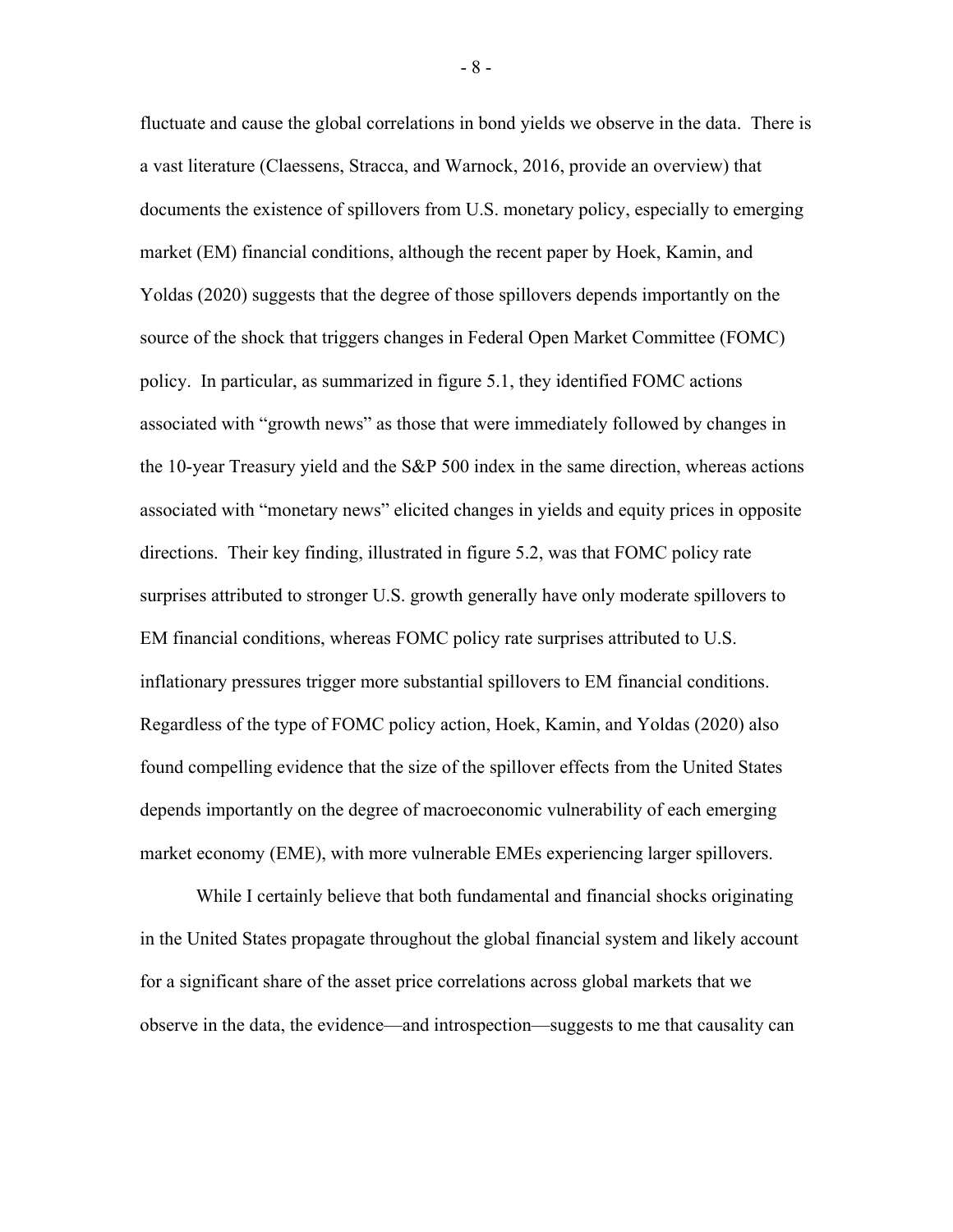and often does run both ways.<sup>10</sup> Anecdotally, it is not difficult to recall events plausibly exogenous to the United States—that have triggered spillovers from foreign sovereign markets to the U.S. Treasury market. A prominent example would be the surprise Brexit vote of June 23, 2016. As the news of the Brexit vote filtered through global markets that day, sovereign yields plunged in both Germany and the United States. Indeed, as is shown in figure 6, on that day, the 10-year Treasury yield fell almost 20 basis points, the single largest one-day decline in the eight years—and over 2,000 trading days—between January 2012 and March  $2020$ .<sup>[11](#page-9-1)</sup>

The evidence that two-way causality is reflected in sovereign bond yield correlations is not limited to one-off geopolitical events such as Brexit. For instance, Curcuru, De Pooter, and Eckerd (2018) examined 12 years of monetary policy announcements by the FOMC and the European Central Bank (ECB)—a combined total of 266 monetary policy communications—focusing on how sovereign yields in one jurisdiction responded to monetary policy announcements made in the other. Their main findings are summarized in the two panels in figure 7. The left panel presents some of the evidence of the well-known, statistically significant spillovers from FOMC policy announcements to euro-area bond markets. But, as is shown in the right panel, the

<span id="page-9-0"></span><sup>&</sup>lt;sup>10</sup> For example, Ferreira and Sousha (2021) attribute 85 basis points of the decline in U.S. neutral real interest rates since 2000 to global spillovers. Moreover, in their model, foreign central bank purchases of U.S. Treasury securities are a significant contributor to fluctuations in the supply of safe assets, which in turn empirically account for much of the variation in global real interest rates in their model. The notion of two-way causality was also examined empirically by Gospodinov (2020), who added a global factor to an otherwise standard affine term structure model of the U.S. Treasury curve.

<span id="page-9-1"></span><sup>&</sup>lt;sup>11</sup> Also note from figure 6 that in the weeks before and after the Brexit vote, the 10-year Treasury yield and the dollar–pound exchange rate were rising and falling together as the market assessed the likelihood of a Brexit vote (before) and the implications of a Brexit vote (after).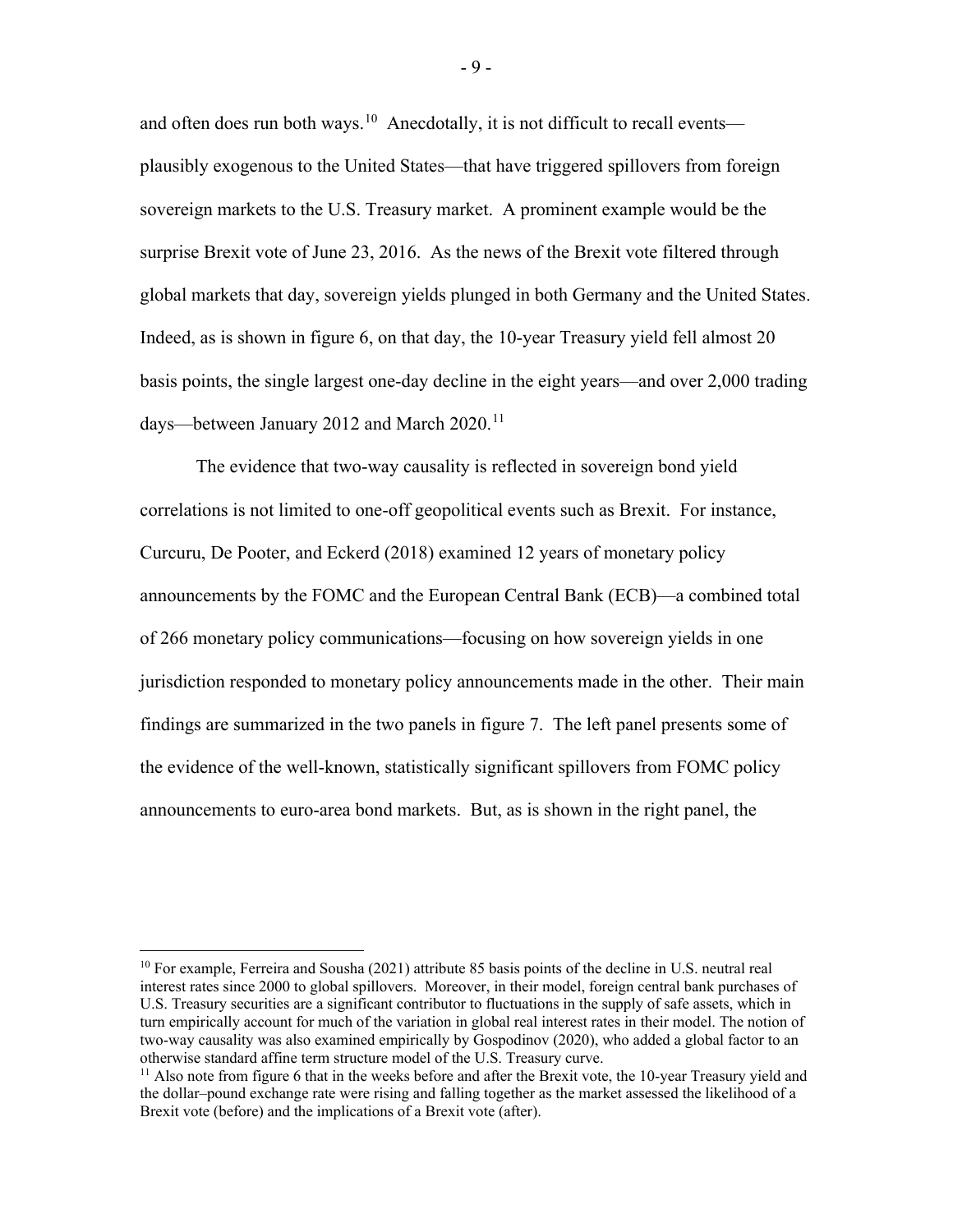authors found that the spillover effect from ECB policy announcements to U.S. yields is roughly as large as that from the FOMC announcements to bund yields.<sup>[12](#page-10-0)</sup>

In another influential study using a very different identification methodology, Ehrmann, Fratzscher, and Rigobon (2011) estimated significant and approximately equal spillovers from U.S. bond market shocks to EU bond markets, and from EU bond market shocks to the U.S. Treasury market.<sup>13</sup> They attributed their findings to significant incipient and anticipated portfolio allocation flows across the two jurisdictions that respond elastically to expected rate-of-return differentials.<sup>[14](#page-10-2)</sup>

# **Concluding Remarks**

To sum up, I believe that in extracting signal from noise from the Treasury yield curve, it is essential to incorporate the fact that observed yields in the United States and other major sovereign markets are determined in a global general equilibrium that is reflected, at least in part, in the global level of neutral policy rates and the state of longer-term global inflation expectations.<sup>[15](#page-10-3)</sup> Conditional on neutral policy rates and longer-term inflation expectations, the Federal Reserve and other major central banks can be thought of as calibrating and conducting the transmission of policy—be it through rates, forward

<span id="page-10-0"></span> $12$  The finding of two-way causality suggests that major central banks (not just the Federal Reserve) still retain a fair amount of "monetary autonomy," as discussed recently by Panetta (2021).

<span id="page-10-1"></span><sup>&</sup>lt;sup>13</sup> Ehrmann, Fratzscher, and Rigobon (2011) also examined potential spillovers between the United States and the euro area in the money and equity markets, finding that, particularly in the latter, spillovers from the euro area to the United States were very small, whereas those from the United States to the euro area were quite sizable. They attributed this asymmetry to the central role that U.S. equity markets play in world equity markets. Ehrmann, Fratzscher, and Rigobon (2011) used Rigobon's (2003) identificationthrough-heteroskedasticity methodology to estimate a structural model where various asset prices are determined simultaneously in the United States and the euro area.<br><sup>14</sup> The evidence of two-way causality is also consistent with the U.S. economy's increasing integration with

<span id="page-10-2"></span>the rest of the world, which has made it more exposed to foreign shocks (Clarida, 2019a).

<span id="page-10-3"></span><sup>&</sup>lt;sup>15</sup> Of course, there are very likely other fundamentals—such as equilibrium term premiums required to hold long-duration sovereign bonds and, in many countries, default and illiquidity premiums required to hold riskier sovereign debt—that are embedded in yield curve level and slope factors in addition to neutral policy rates and longer-term inflation expectations.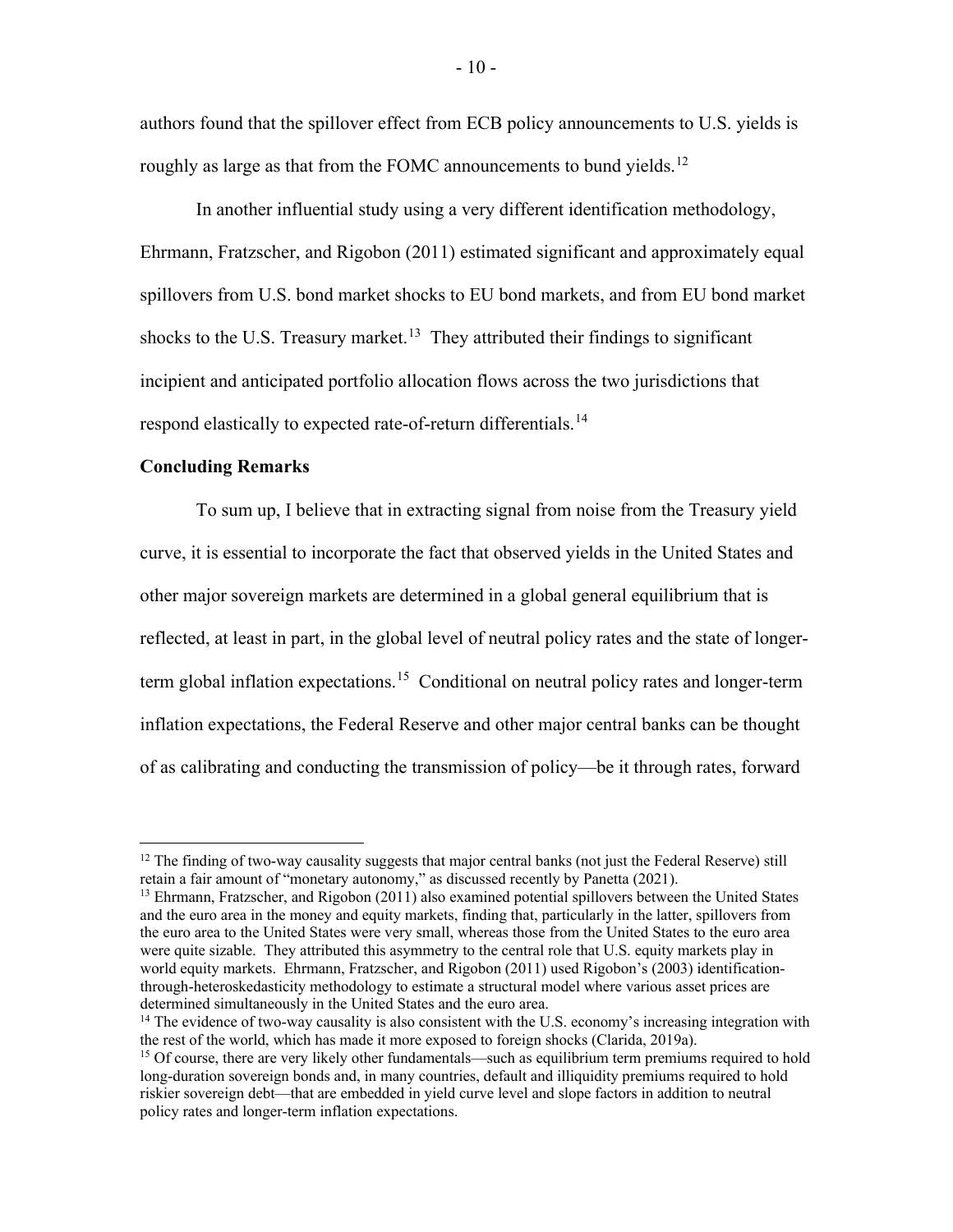guidance, or LSAPs—primarily through the slopes of their yield curves and much less so via their levels.[16](#page-11-0) Thank you very much for your time and attention. I look forward to my conversation with Raphael.

<span id="page-11-0"></span><sup>&</sup>lt;sup>16</sup> The focus of these remarks has been on sovereign bond markets and monetary policy, but monetary policy is, of course, also transmitted through the foreign exchange market. See Clarida (2019c) for a global model of monetary policy, exchange rates, and neutral real interest rates.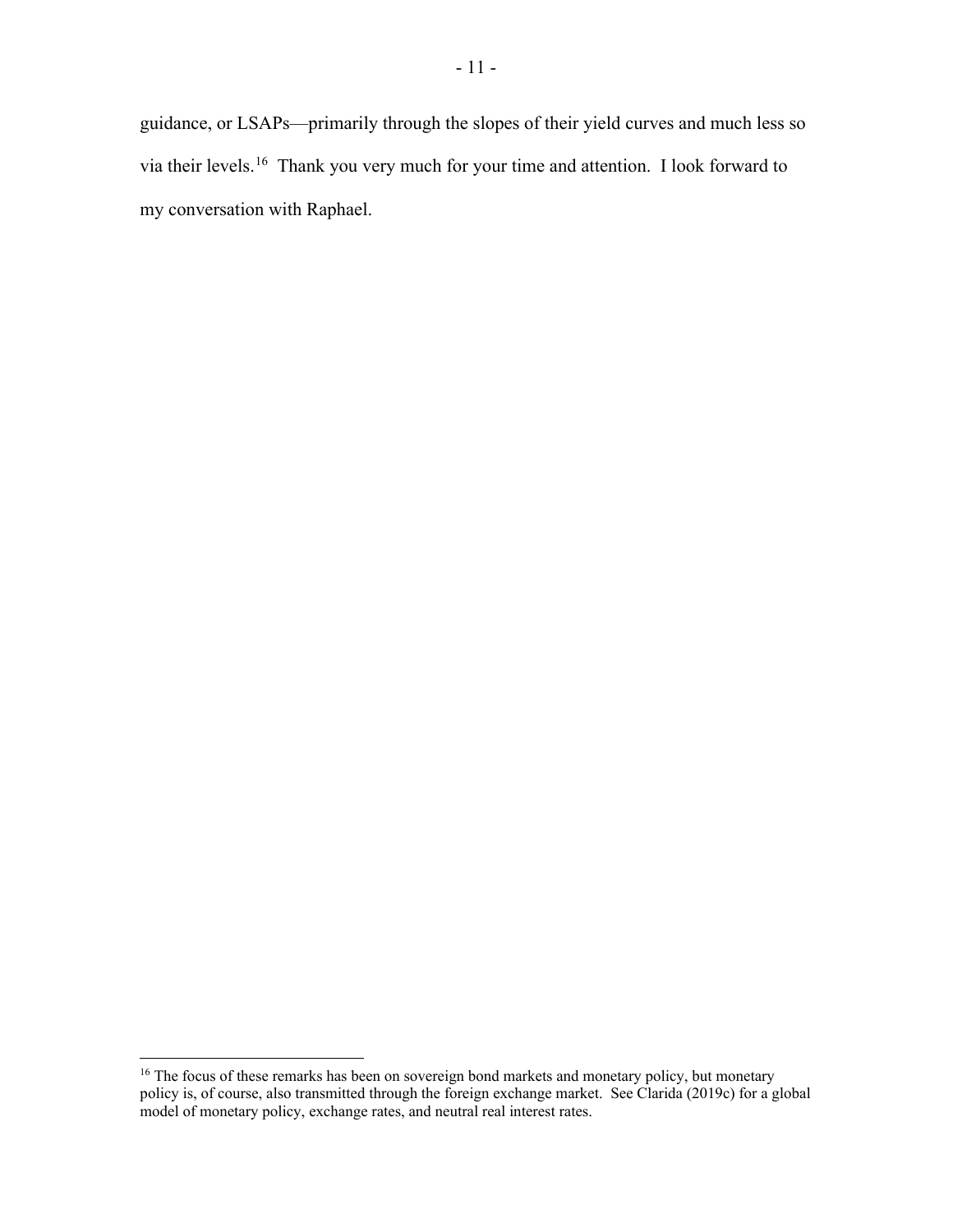# **References**

- Bauer, Michael D., and Glenn D. Rudebusch (2020). "Interest Rates under Falling Stars," *American Economic Review,* vol. 110 (May), pp. 1316–54.
- Bernanke, Ben S. (2005). "The Global Saving Glut and the U.S. Current Account Deficit," speech delivered at the Sandridge Lecture, Virginia Association of Economists, Richmond, Va., March 10, [https://www.federalreserve.gov/boarddocs/speeches/2005/200503102/default.htm.](https://www.federalreserve.gov/boarddocs/speeches/2005/200503102/default.htm)
- Bomfim, Antulio N. (1997). "The Equilibrium Fed Funds Rate and the Indicator Properties of Term-Structure Spreads," *Economic Inquiry,* vol. 35 (October), pp. 830–46.

Clarida, Richard H. (2005). "Our Post-Bubble World," *Wall Street Journal,* April 11.

- (2019a). "Global Shocks and the U.S. Economy," speech delivered at "The Euro" Area: Staying the Course through Uncertainties," BDF Symposium and 34th SUERF Colloquium, sponsored by Banque de France and the European Money and Finance Forum, Paris, March 28, [https://www.federalreserve.gov/newsevents/speech/clarida20190328a.htm.](https://www.federalreserve.gov/newsevents/speech/clarida20190328a.htm)
	- (2019b). "Monetary Policy, Price Stability, and Equilibrium Bond Yields: Success and Consequences," speech delivered at the High-Level Conference on Global Risk, Uncertainty, and Volatility, cosponsored by the Bank for International Settlements, the Board of Governors of the Federal Reserve System, and the Swiss National Bank, Zurich, November 12, [https://www.federalreserve.gov/newsevents/speech/clarida20191112a.htm.](https://www.federalreserve.gov/newsevents/speech/clarida20191112a.htm)
	- (2019c). "The Global Factor in Neutral Policy Rates: Some Implications for Exchange Rates, Monetary Policy, and Policy Coordination," *International Finance,* vol. 22 (Spring), pp. 2–19.
- Clarida, Richard H., Jordi Galí, and Mark Gertler (2000). "Monetary Policy Rules and Macroeconomic Stability: Evidence and Some Theory," *Quarterly Journal of Economics,* vol. 115 (February), pp 147–80.
- Claessens, Stijn, Livio Stracca, and Francis E. Warnock (2016). "International Dimensions of Conventional and Unconventional Monetary Policy," *Journal of International Money and Finance,* vol. 67 (October), pp 1–7.
- Curcuru, Stephanie E., Michiel De Pooter, and George Eckerd (2018). "Measuring Monetary Policy Spillovers between U.S. and German Bond Yields," International Finance Discussion Papers 1226. Washington: Board of Governors of the Federal Reserve System, April, [https://doi.org/10.17016/IFDP.2018.1226.](https://doi.org/10.17016/IFDP.2018.1226)
- Diebold, Francis X., and Canlin Li (2006). "Forecasting the Term Structure of Government Bond Yields," *Journal of Econometrics,* vol. 130 (February), pp. 337–64.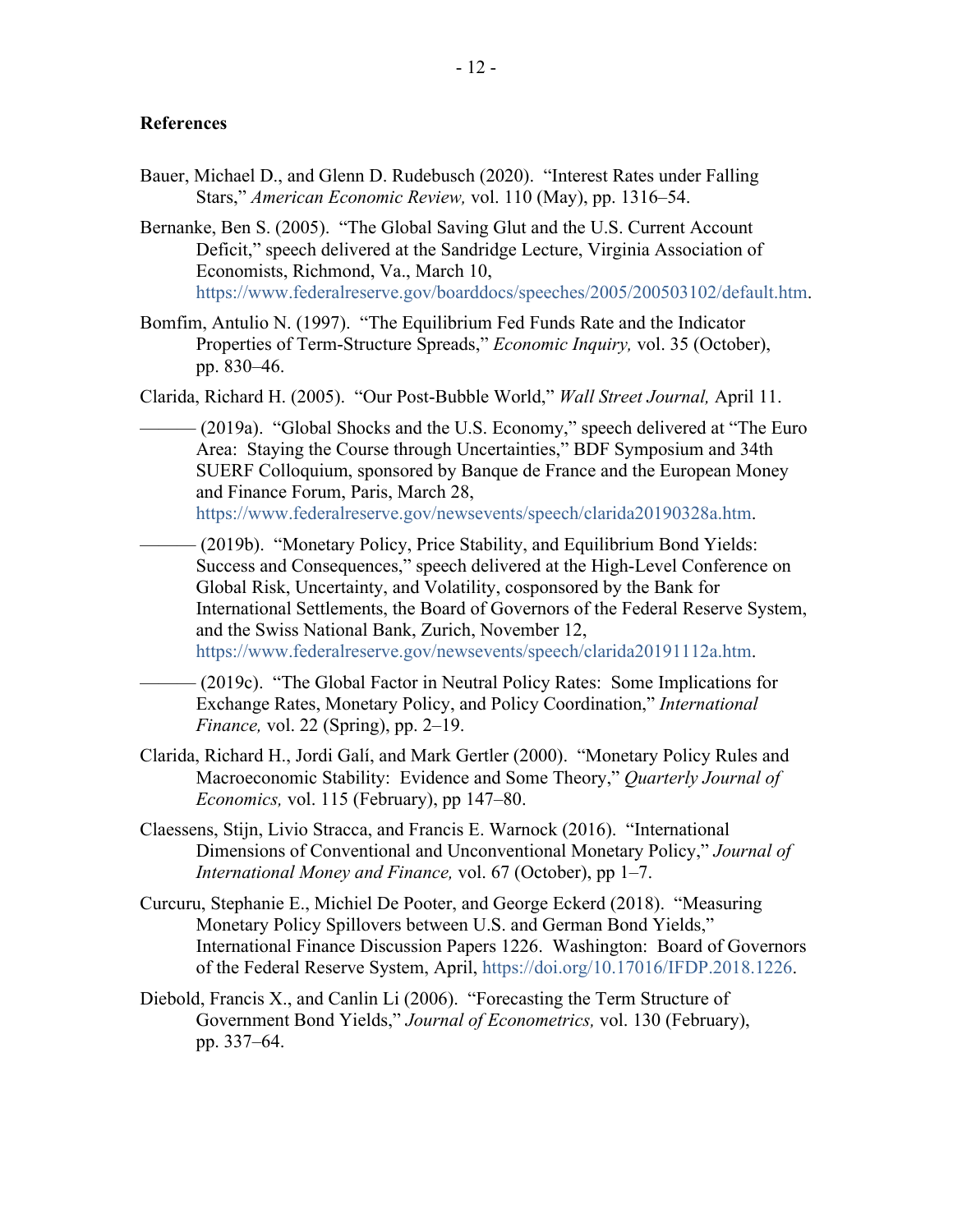- Diebold, Francis X., Canlin Li, and Vivian Z. Yue (2008). "Global Yield Curve Dynamics and Interactions: A Dynamic Nelson-Siegel Approach," *Journal of Econometrics,* vol. 146 (October), pp. 351–63.
- Ehrmann, Michael, Marcel Fratzscher, and Roberto Rigobon (2011). "Stocks, Bonds, Money Markets and Exchange Rates: Measuring International Financial Transmission," *Journal of Applied Econometrics,* vol. 26 (September-October), pp. 948–74.
- Ferreira, Thiago, and Samer Shousha (2021). "Supply of Sovereign Safe Assets and Global Interest Rates," International Finance Discussion Papers 1315. Washington: Board of Governors of the Federal Reserve System, April, [https://doi.org/10.17016/IFDP.2021.1315.](https://doi.org/10.17016/IFDP.2021.1315)
- Friedman, Milton (1968). "The Role of Monetary Policy," *American Economic Review,* vol. 58 (March) pp. 1–17.
- Gospodinov, Nikolay (2020). "Global Factors in U.S. Yield Curve," working paper, July, available at [https://sites.google.com/site/gospodinovfed.](https://sites.google.com/site/gospodinovfed)
- Greenspan, Alan (2005). "Testimony of Chairman Alan Greenspan," statement before the Committee on Banking, Housing, and Urban Affairs, U.S. Senate, February 16, [https://www.federalreserve.gov/boarddocs/hh/2005/february/testimony.htm.](https://www.federalreserve.gov/boarddocs/hh/2005/february/testimony.htm)
- Hoek, Jasper, Steve Kamin, and Emre Yoldas (2020). ["When Is Bad News Good News?](https://www.federalreserve.gov/econres/ifdp/files/ifdp1269.pdf)  [U.S. Monetary Policy, Macroeconomic News, and Financial Conditions in](https://www.federalreserve.gov/econres/ifdp/files/ifdp1269.pdf)  [Emerging Markets,](https://www.federalreserve.gov/econres/ifdp/files/ifdp1269.pdf)" International Finance Discussion Papers 1269. Washington: Board of Governors of the Federal Reserve System, January, [https://doi.org/10.17016/IFDP.2020.1269.](https://doi.org/10.17016/IFDP.2020.1269)
- Holston, Kathryn, Thomas Laubach, and John C. Williams (2017). "Measuring the Natural Rate of Interest: International Trends and Determinants," *Journal of International Economics,* vol. 108 (May, S1), pp. S59–75.
- Laubach, Thomas, and John C. Williams (2003). "Measuring the Natural Rate of Interest," *Review of Economics and Statistics,* vol. 85 (November), pp. 1063– 1070.
- Litterman, Robert B., and Josè Scheinkman (1991). "Common Factors Affecting Bond Returns," *Journal of Fixed Income,* vol. 1 (Summer), pp. 54–61.
- Obstfeld, Maurice (2020). "Global Dimensions of U.S. Monetary Policy," *International Journal of Central Banking,* vol. 16 (February), pp. 73–132.
- Panetta, Fabio (2021). "Monetary Autonomy in a Globalised World," welcome address delivered at the joint BIS, BOE, ECB, and IMF conference "Spillovers in a 'Post-Pandemic, Low-for-Long' World," Frankfurt, April 26, [https://www.ecb.europa.eu/press/key/date/2021/html/ecb.sp210426~0ac9c74462.](https://www.ecb.europa.eu/press/key/date/2021/html/ecb.sp210426%7E0ac9c74462.en.html) [en.html.](https://www.ecb.europa.eu/press/key/date/2021/html/ecb.sp210426%7E0ac9c74462.en.html)
- Rigobon, Roberto (2003). "Identification through Heteroskedasticity," *Review of Economics and Statistics,* vol. 85 (November), pp. 777–92.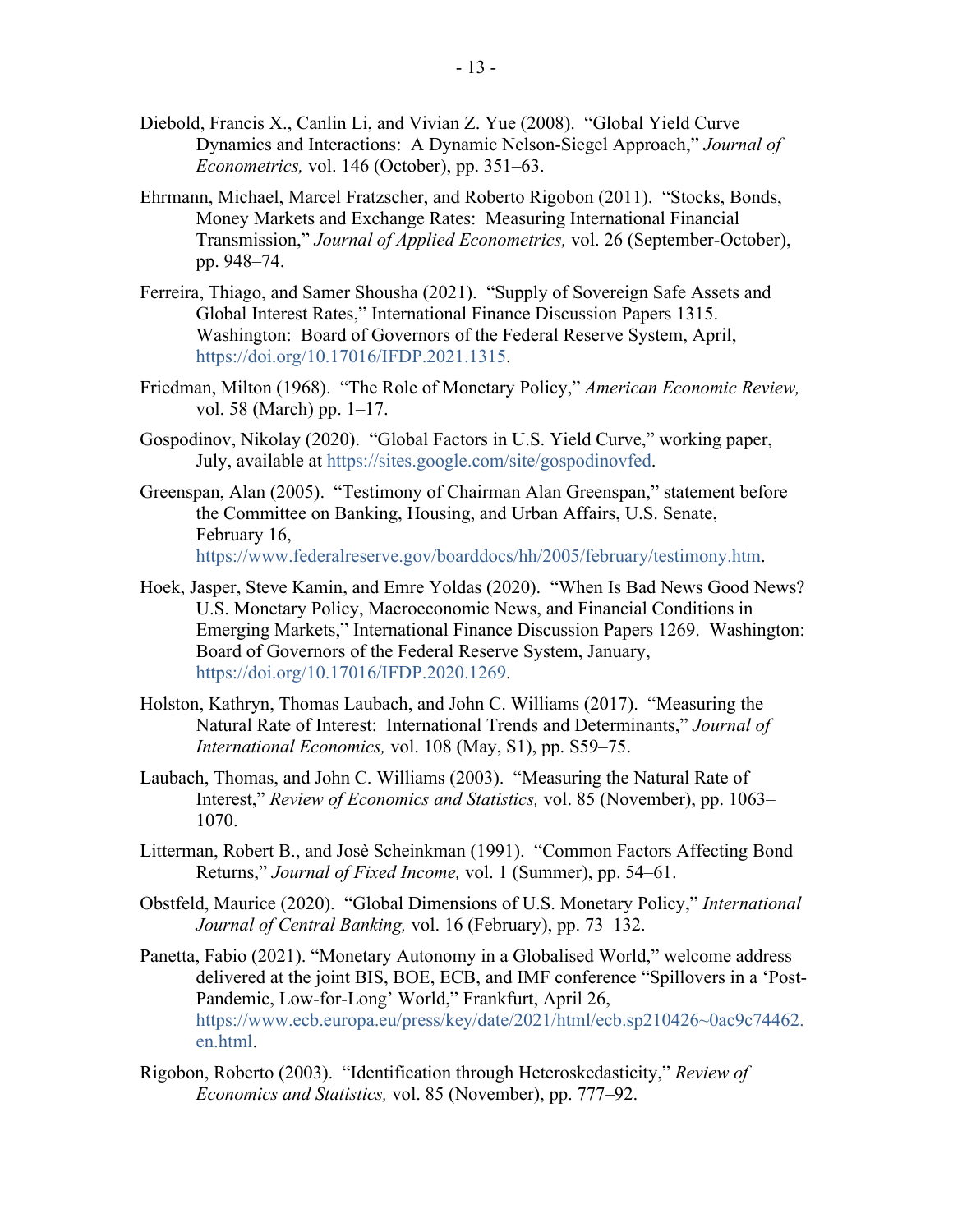## **Appendix**

We derive in this appendix a simple model that can be used to interpret the empirical relationship between Treasury yields, the neutral real interest rate, and the policy rate spread. Begin with the identity that the policy rate spread equals the difference between the neutral interest rate  $(r_t^* + \pi^*)$  and the current policy rate:

$$
s_t = r_t^* + \pi^* - R_{t,1}.
$$

Now define the *n*-period term premium  $\tau_{t,n}$  through the long-term rate definition:

$$
R_{t,n} = E_t \left(\frac{1}{n}\right) \sum_{i=0}^{n-1} R_{t+i,1} + \tau_{t,n}.
$$

Consider a simple data-generating process consistent with Laubach and Williams (2003) for the neutral real interest rate

$$
r_t^* = r_{t-1}^* + w_t
$$

and a simple first-order autoregression for the policy rate spread

$$
s_t = \rho s_{t-1} + e_t,
$$

where  $w_t$  and  $e_t$  are assumed to be some unforecastable disturbances. Then at any horizon  $n$  we have

$$
R_{t,n} = r_t^* + \pi^* - \frac{1}{n} \frac{(1-\rho^n)}{(1-\rho)} s_t + \tau_{t,n}.
$$

Regress  $\tau_{t,n}$  on the policy rate spread

$$
\tau_{t,n} = \tau_{0,n} + \beta_n s_t + v_{t,n}
$$

where  $\tau_{0,n}$  and  $\beta_n$  are regression parameters and  $v_{t,n}$  is the residual, and we have (cf. figure 3)

$$
R_{t,n} = r_t^* + \pi^* + \tau_{0,n} + \left[\beta_n - \frac{1}{n} \frac{(1-\rho^n)}{(1-\rho)}\right] s_t + v_{t,n}.
$$

So yields at each maturity are anchored by the common neutral nominal rate  $r_t^*$  +  $\pi^*$  (Bauer and Rudebusch, 2020). The difference between the long rates  $R_{t,n}$  and the neutral interest rate  $(r_t^* + \pi^*)$  is a linear function of the policy rate spread with a loading that depends on the dynamics of the policy rate spread as well as the covariance between the spread and the term premium.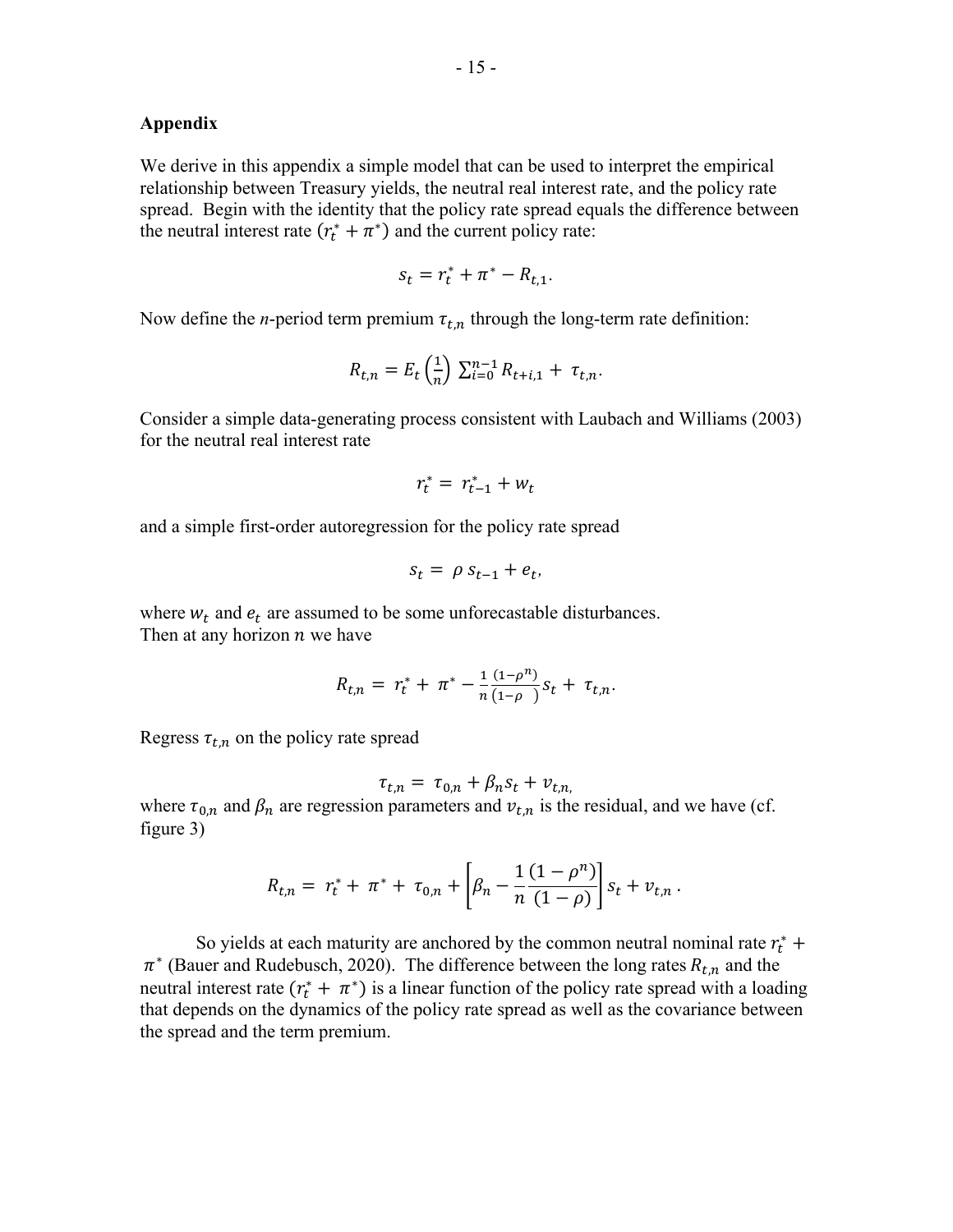#### **Figure 1: Diebold−Li Country Level and Slope Factors**



 Source: Diebold and Li (2006); Bloomberg; staff calculations. Note: Country level factors are average of yields across all maturities from 3 months to 10 years at 3-month increments. They are the level factor from a renormalized<br>Diebold-Li level-slope two-factor model. This renormali average of the original Diebold−Li slope loadings at all included maturities (0.34 in our case). The sign of their slope loading function is flipped so that the renormalized slope factor is positively related to the yield curve slope. The global level factor is a simple average of the plotted country level factors.





 Source: Holston, Laubach, and Williams (2017); Diebold and Li (2006); Bloomberg; staff calculations. Note: The data for the global level factor are weekly, and the data for average r\* are quarterly. The global level factor is a simple average of the country level<br>factors plotted in figure 1. The average r\* is a simple ave





 Note: The data for the neutral nominal U.S. policy rate are quarterly, and the data for the 10−year U.S. Treasury yield are weekly. Neutral nominal policy rate is the Holston, Laubach, and Williams (2017) estimated U.S. r\* plus 2 percent. Source: Holston, Laubach, and Williams (2017); Bloomberg.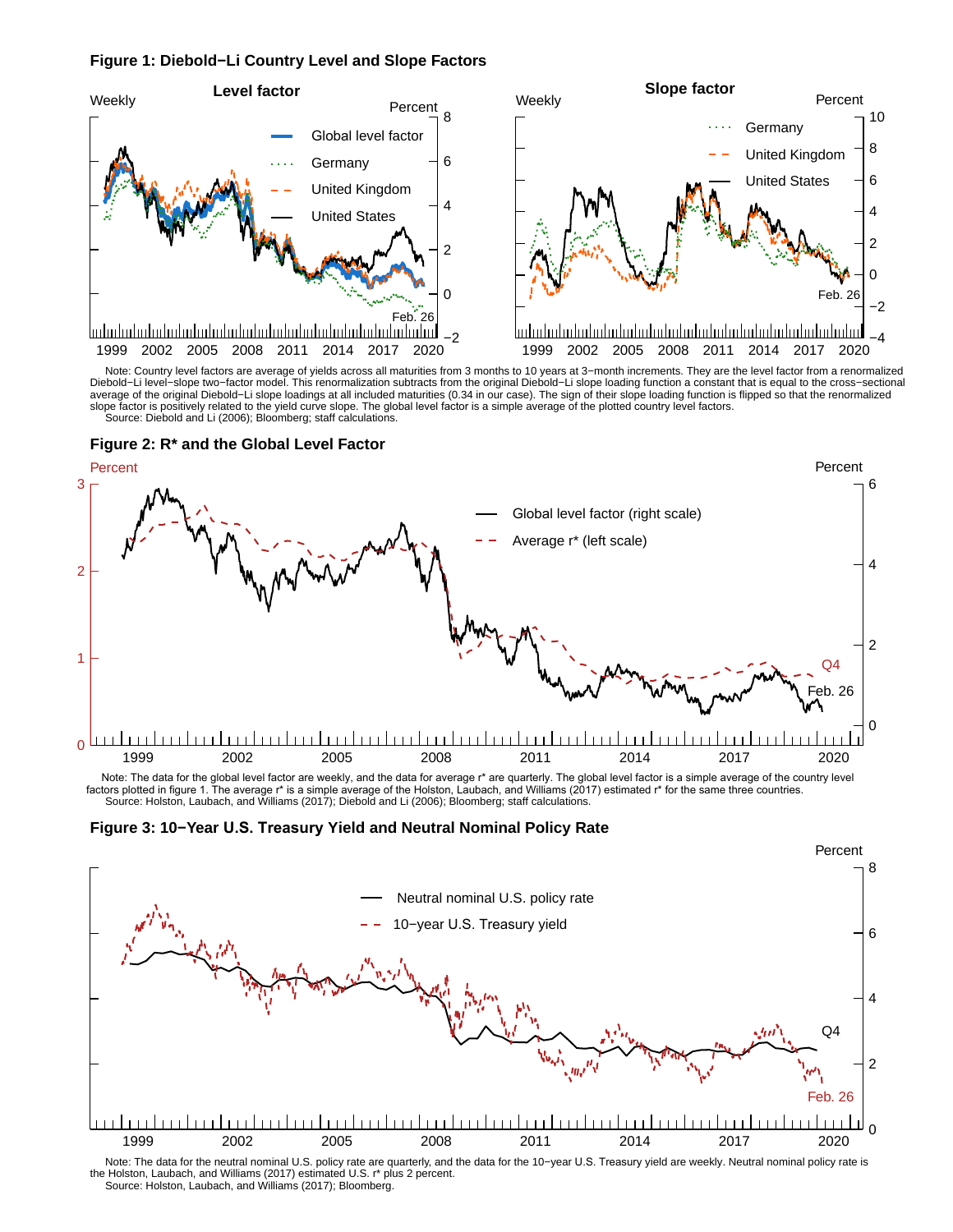



 Note: The data for the policy rate spread are quarterly, and the data for the U.S. slope factor are weekly. Policy rate spread is the Holston, Laubach, and Williams (2017) estimated U.S. r\* plus 2 percent (the neutral nominal policy rate) minus the federal funds rate. The U.S. slope factor is calculated from the Diebold and Li (2006) model. Source: Holston, Laubach, and Williams (2017); Diebold and Li (2006); Bloomberg; staff calculations.



**Figure 5.1: Growth and Monetary News around FOMC Meetings**

Note: Growth (monetary) news represents cases where the 10-year U.S. Treasury yield and S&P 500 index move in the same (opposite) direction. FOMC is Federal Open Market Committee.

Source: Hoek, Kamin, and Yoldas (2020); Bloomberg; Federal Reserve Bank of New York.

### **Figure 5.2: Effect of a 100 Basis Point Increase in 10−Year U.S. Treasury Yield on EME Local Currency Bond Yields**



Note: Growth (monetary) news represents cases where the 10-year U.S. Treasury yield and S&P 500 index move in the same (opposite) direction. Countries are placed in high or low vulnerability buckets based on six macroeconomic indicators: inflation, current account deficit, international reserves, government debt, external debt, and private−sector credit growth. EME is emerging market economy.

 Source: Hoek, Kamin, and Yoldas (2020); Bloomberg; Federal Reserve Bank of New York; Haver Analytics; International Monetary Fund; Federal Reserve Board staff calculations.